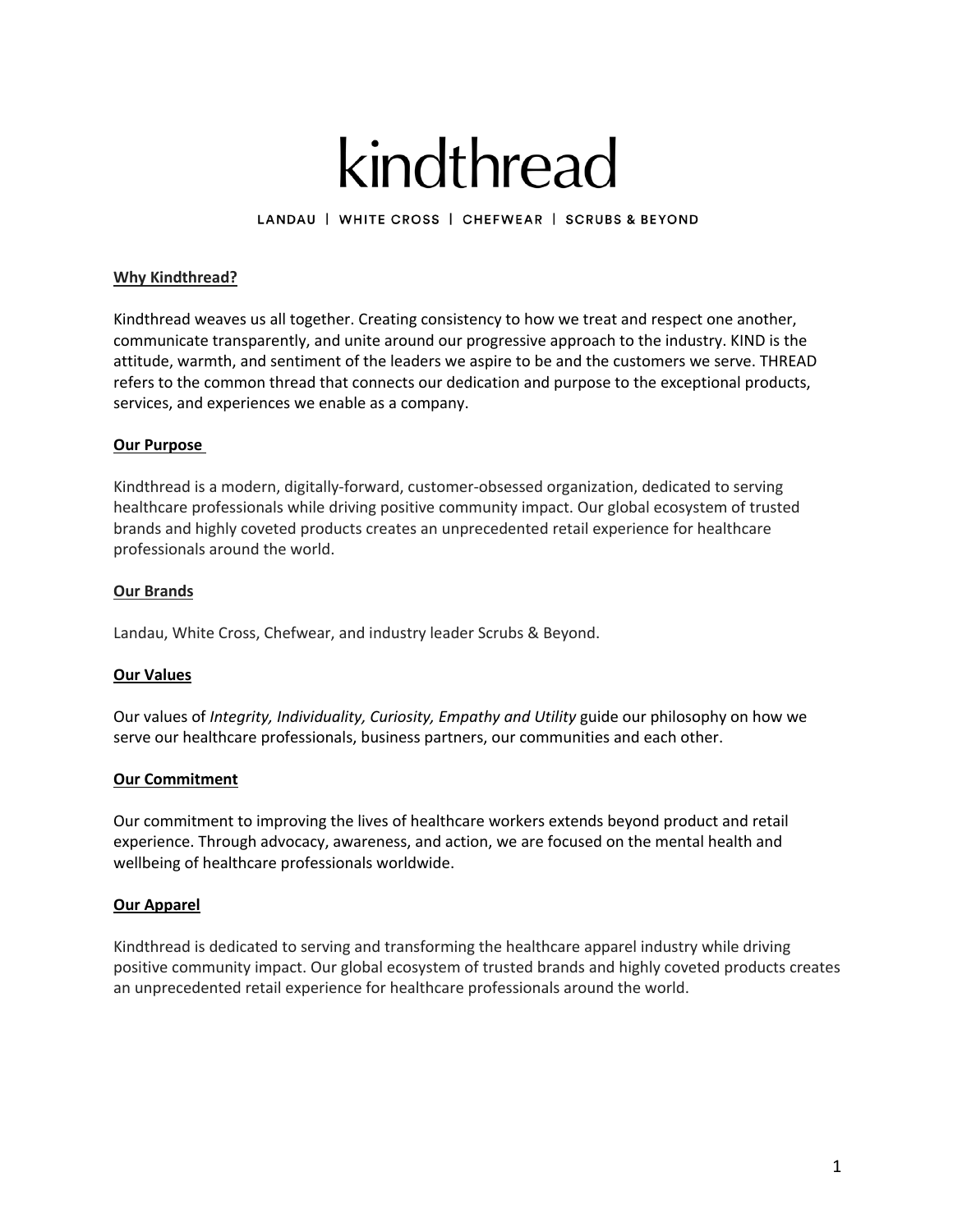# **Our Leadership Team**

## **David Murphy, Chief Executive Officer**

David Murphy is the Chief Executive Officer of Kindthread, responsible for setting the vision and strategic direction of the company.

## **David Aquino, Chief Operating Officer**

David Aquino is the Chief Operating Officer of Kindthread, responsible for leading the company's operations and technology innovation and performance.

#### **Michael McCarthy, Chief Revenue Officer**

Mike McCarthy is Kindthread's Chief Revenue Officer, responsible for leading the company's sales, partner and growth strategy.

#### **Sallian Song, Chief Product Officer**

Sallian Song is Chief Product Officer at Kindthread, responsible for leading product design, innovation, and production with a relentless focus on healthcare professionals.

#### **Company Information**

HQ: Scottsdale, AZ Company Size: 900+ Corporate Website: www.thekindthreadcompany.com Corporate LinkedIn: www.LinkedIn.com/kindthread Contact Us: media@thekindthreadcompany.com

## **More About Our Brands**

#### **Landau**

For work. For life. Since 1938. American heritage brand and global supplier of uniforms made from the highest quality fabrics. The Landau family pioneered the healthcare uniform in the United States 70 years ago. With a mission to improve the lives of women and all healthcare professionals, founder Nat Landau and his wife established the modern scrub. Today Landau is one of the best suppliers of uniforms globally and is proud to make scrubs with the highest quality fabrics in trend-forward colors and prints to ensure a dependable and consistent fit. www.landau.com

## **White Cross**

Hailed as an iconic brand in the uniform industry, the White Cross story is rich in history and heritage spanning three generations. For over 100 years, the company has produced high-quality apparel for medical professionals. Design, workmanship and functional styling are mainstays of the brand, which is distributed in Canada, North America, Latin America and around the world. A White Cross uniform worn by military nurses in 1939 is on display at the Canadian Museum of Civilization. The company is proud to bring its Quebec heritage to healthcare professionals worldwide. www.whitecrossuniforms.com